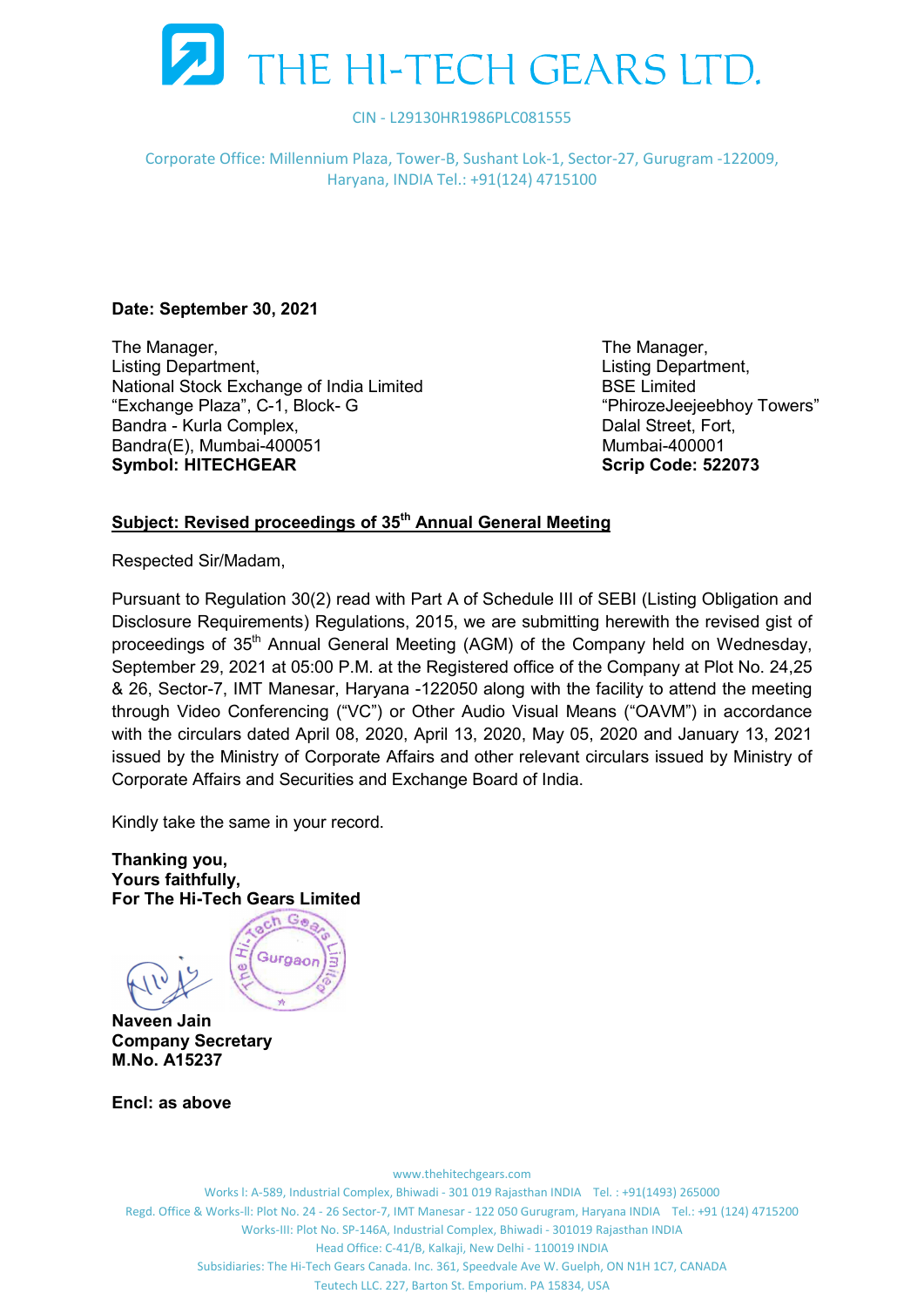

## Corporate Office: Millennium Plaza, Tower-B, Sushant Lok-1, Sector-27, Gurugram -122009, Haryana, INDIA Tel.: +91(124) 4715100

# Gist of the Proceedings of the 35<sup>th</sup> Annual General Meeting of the Company

The 35<sup>th</sup> Annual General Meeting of The Hi-Tech Gears Limited ('the Company') was held on Wednesday, September 29, 2021 at 05:00 P.M. at Plot No. 24, 25 & 26, Sector-7, IMT Manesar, Haryana -122050 along with the facility to attend the meeting through Video Conferencing ("VC") or Other Audio Visual Means ("OAVM").

| Total Number of Shareholders as on Cut-Off Date (i.e. September 22,2021)   8018 |     |
|---------------------------------------------------------------------------------|-----|
| No. of Shareholders present in person or through proxy                          | 44  |
| No. of Shareholders attended the meeting through VC/OAVM                        | -19 |

- The Company Secretary welcomed all the members present at the Meeting and requested members to elect Mr. Anuj Kapuria as the Chairman of the meeting. After ascertaining the necessary quorum being present, the Company Secretary requested the Chairman to call the meeting to order. Chairman called the meeting to order.
- Company Secretary introduced the Directors and Officials present at the meeting or attending through video conferencing mode to the members and confirmed the presence of Chairman/ duly authorized member of the Audit Committee, Nomination and Remuneration Committee and Stakeholder Relationship Committee. Thereafter Company Secretary introduced the Statutory Auditor, Secretarial Auditor of the Company and Mr. Nirbhay Kumar, Practicing Company Secretary, Scrutinizer appointed by the Board to scrutinize the e-voting process on the resolutions proposed in the notice of the meeting.
- Company Secretary informed the members that the Company had taken all requisite steps under the current circumstances to enable the members to participate through video conference and vote electronically at the AGM. The Company Secretary further informed that the Company has tied up with the National Securities Depository Limited ("NSDL") to provide the facility of Remote E-Voting, to enable the members to participate in this AGM through VC/OAVM facility and e-voting during this AGM.
- It was also informed that the Annual Report consisting of Financials, Independent Auditors Report, Management Discussions & Analysis Report, Directors Report, Notice together with all Annexures & documents were sent to all the Members through electronic mode to the members whose e-mail addresses are registered with the Company/RTA."
- The members were informed that the requisite registers and documents referred to in the notice were available for inspection electronically during the meeting.
- Company Secretary informed the members that the Company had provided the members the facility to cast their votes electronically on all the resolutions set forth in the notice. Members who were present at the meeting and have not cast their votes electronically were provided an opportunity to cast their votes at the end of the meeting through ballot papers. It was further informed that there would be no voting by show of hands.
- The Chairman then asked Company Secretary to brief the members on the e-voting procedure:

www.thehitechgears.com

Works l: A-589, Industrial Complex, Bhiwadi - 301 019 Rajasthan INDIA Tel. : +91(1493) 265000

Regd. Office & Works-ll: Plot No. 24 - 26 Sector-7, IMT Manesar - 122 050 Gurugram, Haryana INDIA Tel.: +91 (124) 4715200

Works-III: Plot No. SP-146A, Industrial Complex, Bhiwadi - 301019 Rajasthan INDIA

Head Office: C-41/B, Kalkaji, New Delhi - 110019 INDIA

Subsidiaries: The Hi-Tech Gears Canada. Inc. 361, Speedvale Ave W. Guelph, ON N1H 1C7, CANADA

Teutech LLC. 227, Barton St. Emporium. PA 15834, USA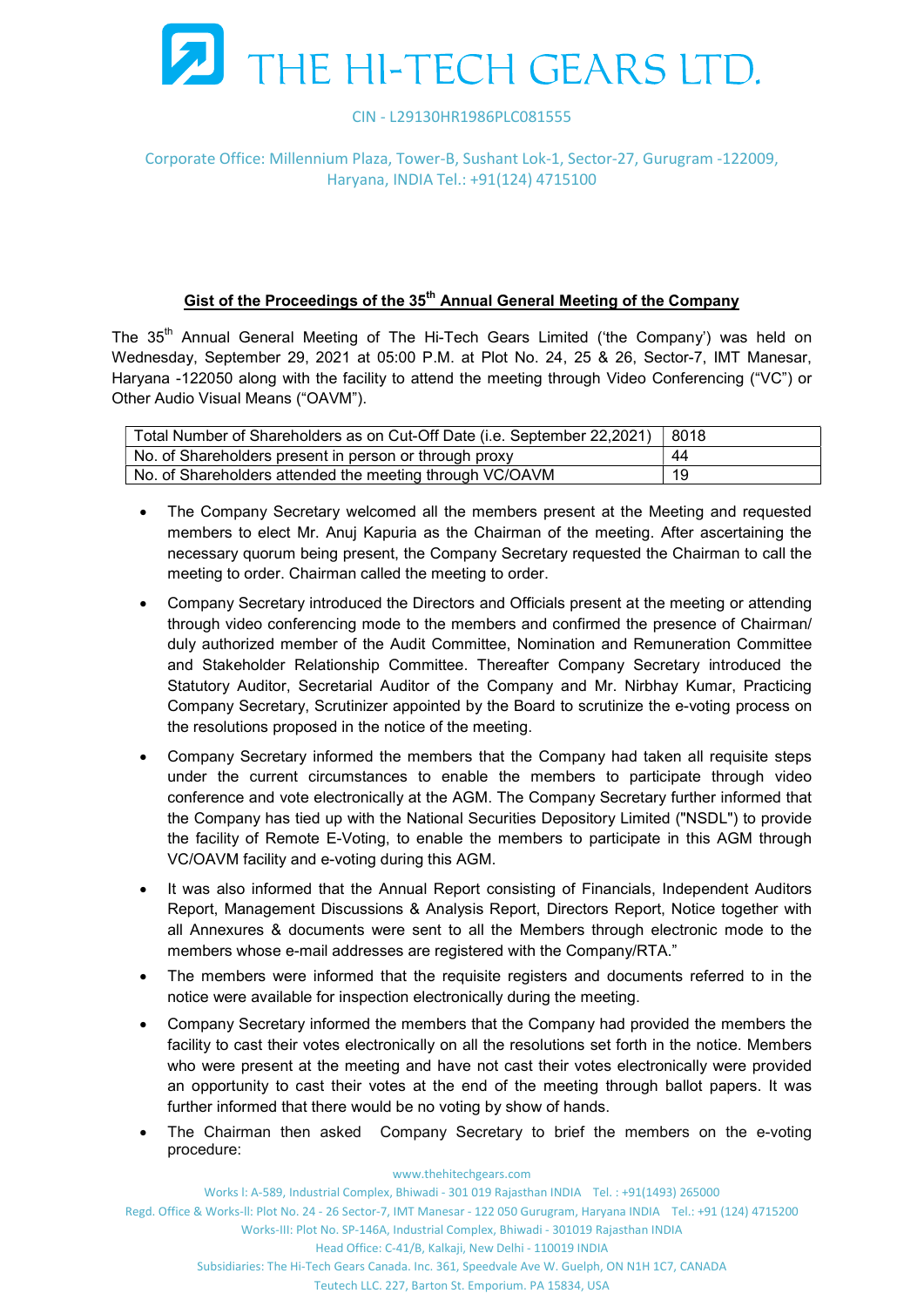

## Corporate Office: Millennium Plaza, Tower-B, Sushant Lok-1, Sector-27, Gurugram -122009, Haryana, INDIA Tel.: +91(124) 4715100

- Company Secretary informed that the Company has provided remote e-voting facility to all its shareholders to cast their vote in respect of all resolutions mentioned in the notice, which had started on Sunday, September 26, 2021 at 9:00 A.M. and ended on Tuesday, September 28, 2021 at 05:00 P.M. He further informed that the facility to vote at the AGM was provided to those members who didn't cast their votes through Remote E-Voting.
- Clarifications were provided to the queries raised by the members.
- The scrutinizer then locked and sealed the empty box in presence of members.
- The physical ballot process for following resolutions was provided to those members, who were present and didn't participated earlier in Remote E-voting event.

#### Ordinary Business:

- 1. To receive, consider and adopt the Audited Standalone and Consolidated Financial Statements of the Company for the financial year ended March 31, 2021, together with the Reports of the Director's and Auditor's - Ordinary Resolution
- 2. To declare the final dividend on equity shares for the financial year 2020-2021- Ordinary Resolution
- 3. To appoint a director in place of Mr. Anant Jaivant Talaulicar (DIN-00031051), who retires by rotation and being eligible, offers himself for re-appointment - Ordinary **Resolution**

#### Special Business:

- 4. Approval of remuneration of Cost Auditor for the financial year 2021-22 Ordinary **Resolution**
- 5. Continuation of directorship of Mr. Ramesh Chandra Jain, Director (DIN:- 00038529) in terms of Regulation 17(1A) of the Securities and Exchange Board of India (Listing Obligations and Disclosure Requirements) Regulations, 2015-Special Resolution
- 6. Approval of "The Hi-Tech Gears Limited Stock Incentive Plan, 2021" ("THGL SIP 2021"/ "Plan") and grant of employee stock options to the eligible employees of the Company-Special Resolution
- 7. Grant of employee stock options under the Approval of "The Hi-Tech Gears Limited Stock Incentive Plan, 2021" ("THGL SIP 2021" / "Plan") to the employees of the Subsidiary Company (ies) of the Company
- On completion of ballot voting, the ballot box was taken by the scrutinizer in his custody.
- The members were informed that the Scrutinizer will consider the votes cast through remote e-voting, e-voting and ballot papers at the AGM and will prepare report of voting on the resolutions and submit the same to Chairman of the Company or his authorized representative within two working days of conclusion of AGM.
- The members were further informed that the results of the meeting would be declared after the receipt of the scrutinizer report within statutory period and will be intimated to the stock exchanges and be placed on the website of the Company and wherever required.

www.thehitechgears.com

Works l: A-589, Industrial Complex, Bhiwadi - 301 019 Rajasthan INDIA Tel. : +91(1493) 265000

Regd. Office & Works-ll: Plot No. 24 - 26 Sector-7, IMT Manesar - 122 050 Gurugram, Haryana INDIA Tel.: +91 (124) 4715200

Works-III: Plot No. SP-146A, Industrial Complex, Bhiwadi - 301019 Rajasthan INDIA

Head Office: C-41/B, Kalkaji, New Delhi - 110019 INDIA

Subsidiaries: The Hi-Tech Gears Canada. Inc. 361, Speedvale Ave W. Guelph, ON N1H 1C7, CANADA

Teutech LLC. 227, Barton St. Emporium. PA 15834, USA